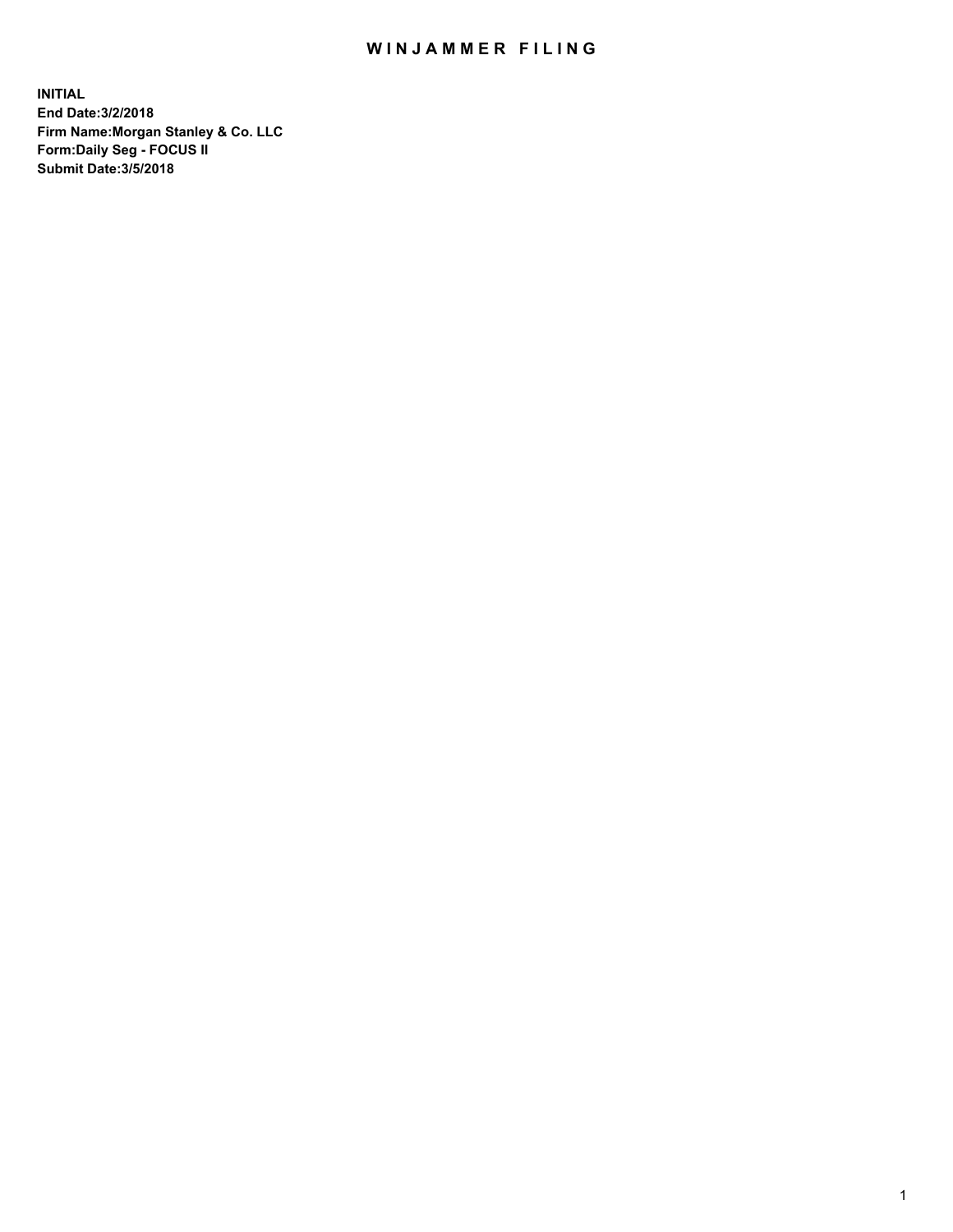## **INITIAL End Date:3/2/2018 Firm Name:Morgan Stanley & Co. LLC Form:Daily Seg - FOCUS II Submit Date:3/5/2018 Daily Segregation - Cover Page**

| Name of Company<br><b>Contact Name</b><br><b>Contact Phone Number</b><br><b>Contact Email Address</b>                                                                                                                                                                                                                         | Morgan Stanley & Co. LLC<br>Ikram Shah<br>212-276-0963<br>lkram.shah@morganstanley.com |
|-------------------------------------------------------------------------------------------------------------------------------------------------------------------------------------------------------------------------------------------------------------------------------------------------------------------------------|----------------------------------------------------------------------------------------|
| FCM's Customer Segregated Funds Residual Interest Target (choose one):<br>a. Minimum dollar amount: ; or<br>b. Minimum percentage of customer segregated funds required:%; or<br>c. Dollar amount range between: and; or<br>d. Percentage range of customer segregated funds required between:% and%.                         | 331,000,000<br>0 <sub>0</sub><br>00                                                    |
| FCM's Customer Secured Amount Funds Residual Interest Target (choose one):<br>a. Minimum dollar amount: ; or<br>b. Minimum percentage of customer secured funds required:%; or<br>c. Dollar amount range between: and; or<br>d. Percentage range of customer secured funds required between: % and %.                         | 140,000,000<br>0 <sub>0</sub><br>0 <sub>0</sub>                                        |
| FCM's Cleared Swaps Customer Collateral Residual Interest Target (choose one):<br>a. Minimum dollar amount: ; or<br>b. Minimum percentage of cleared swaps customer collateral required:%; or<br>c. Dollar amount range between: and; or<br>d. Percentage range of cleared swaps customer collateral required between:% and%. | 92,000,000<br>0 <sub>0</sub><br>0 <sub>0</sub>                                         |

Attach supporting documents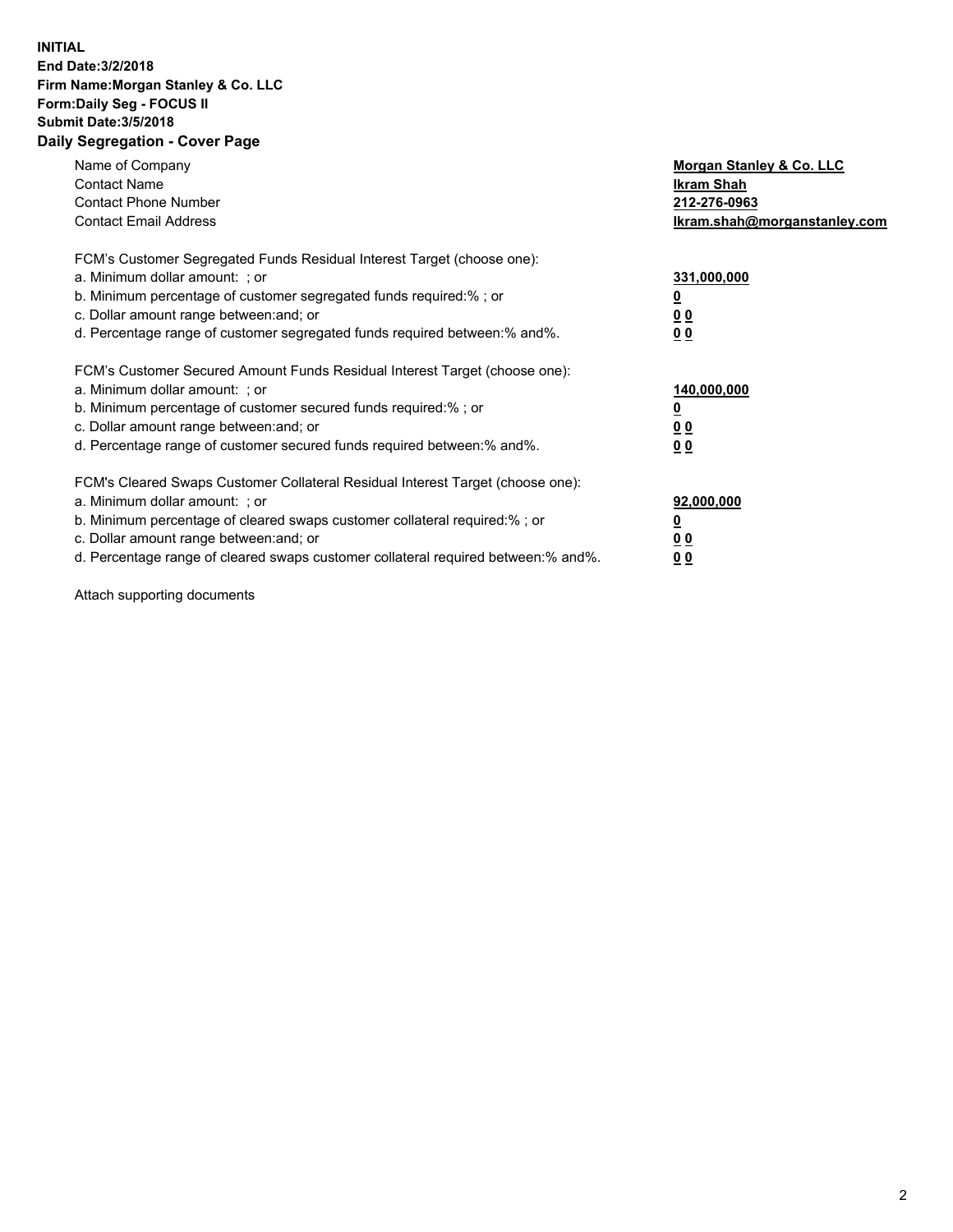## **INITIAL End Date:3/2/2018 Firm Name:Morgan Stanley & Co. LLC Form:Daily Seg - FOCUS II Submit Date:3/5/2018 Daily Segregation - Secured Amounts** Foreign Futures and Foreign Options Secured Amounts Amount required to be set aside pursuant to law, rule or regulation of a foreign government or a rule of a self-regulatory organization authorized thereunder 1. Net ledger balance - Foreign Futures and Foreign Option Trading - All Customers A. Cash **3,250,762,945** [7315] B. Securities (at market) **1,773,810,065** [7317] 2. Net unrealized profit (loss) in open futures contracts traded on a foreign board of trade **-118,920,237** [7325] 3. Exchange traded options a. Market value of open option contracts purchased on a foreign board of trade **21,509,229** [7335] b. Market value of open contracts granted (sold) on a foreign board of trade **-20,479,793** [7337] 4. Net equity (deficit) (add lines 1. 2. and 3.) **4,906,682,209** [7345] 5. Account liquidating to a deficit and account with a debit balances - gross amount **183,088,258** [7351] Less: amount offset by customer owned securities **-182,046,501** [7352] **1,041,757** 6. Amount required to be set aside as the secured amount - Net Liquidating Equity Method (add lines 4 and 5) 7. Greater of amount required to be set aside pursuant to foreign jurisdiction (above) or line 6. FUNDS DEPOSITED IN SEPARATE REGULATION 30.7 ACCOUNTS 1. Cash in banks A. Banks located in the United States **461,492,075** [7500] B. Other banks qualified under Regulation 30.7 **672,734,402** [7520] **1,134,226,477** 2. Securities A. In safekeeping with banks located in the United States **257,927,905** [7540] B. In safekeeping with other banks qualified under Regulation 30.7 **0** [7560] **257,927,905** [7570] 3. Equities with registered futures commission merchants A. Cash **5,903,666** [7580] B. Securities **0** [7590] C. Unrealized gain (loss) on open futures contracts **-153,012** [7600] D. Value of long option contracts **0** [7610] E. Value of short option contracts **0** [7615] **5,750,654** [7620] 4. Amounts held by clearing organizations of foreign boards of trade A. Cash **0** [7640] B. Securities **0** [7650] C. Amount due to (from) clearing organization - daily variation **0** [7660] D. Value of long option contracts **0** [7670] E. Value of short option contracts **0** [7675] **0** [7680] 5. Amounts held by members of foreign boards of trade A. Cash **2,303,065,817** [7700] B. Securities **1,515,882,159** [7710] C. Unrealized gain (loss) on open futures contracts **-118,767,225** [7720] D. Value of long option contracts **21,509,229** [7730]

- 
- 6. Amounts with other depositories designated by a foreign board of trade **0** [7760]
- 7. Segregated funds on hand **0** [7765]
- 8. Total funds in separate section 30.7 accounts **5,099,115,223** [7770]
- 9. Excess (deficiency) Set Aside for Secured Amount (subtract line 7 Secured Statement Page 1 from Line 8)
- 10. Management Target Amount for Excess funds in separate section 30.7 accounts **140,000,000** [7780]
- 11. Excess (deficiency) funds in separate 30.7 accounts over (under) Management Target **51,391,257** [7785]

**0** [7305]

[7354] **4,907,723,966** [7355]

**4,907,723,966** [7360]

[7530]

 E. Value of short option contracts **-20,479,793** [7735] **3,701,210,187** [7740] **191,391,257** [7380]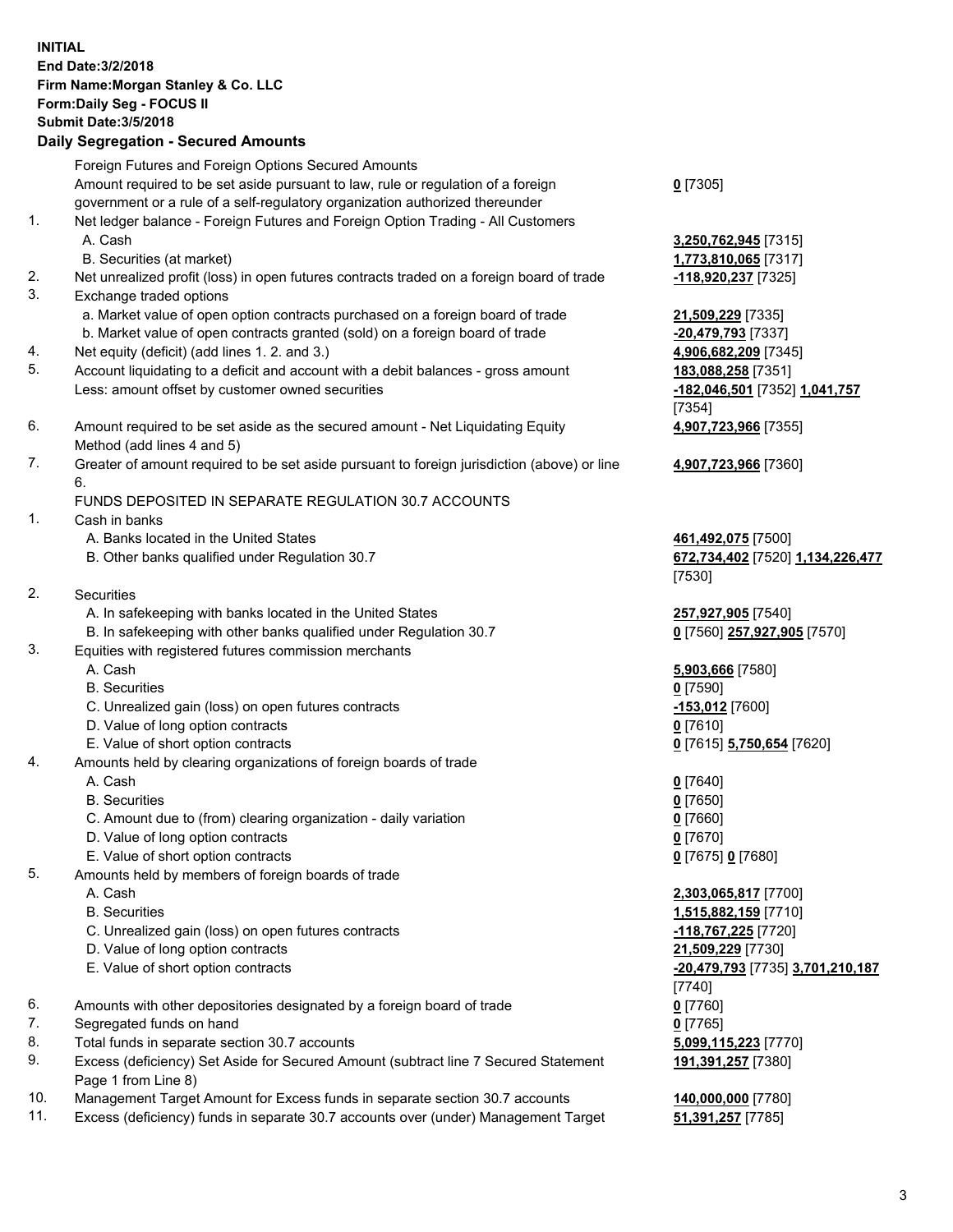**INITIAL End Date:3/2/2018 Firm Name:Morgan Stanley & Co. LLC Form:Daily Seg - FOCUS II Submit Date:3/5/2018 Daily Segregation - Segregation Statement** SEGREGATION REQUIREMENTS(Section 4d(2) of the CEAct) 1. Net ledger balance A. Cash **9,888,803,048** [7010] B. Securities (at market) **5,289,433,209** [7020] 2. Net unrealized profit (loss) in open futures contracts traded on a contract market **570,128,641** [7030] 3. Exchange traded options A. Add market value of open option contracts purchased on a contract market **422,154,893** [7032] B. Deduct market value of open option contracts granted (sold) on a contract market **-649,335,979** [7033] 4. Net equity (deficit) (add lines 1, 2 and 3) **15,521,183,812** [7040] 5. Accounts liquidating to a deficit and accounts with debit balances - gross amount **314,463,377** [7045] Less: amount offset by customer securities **-282,839,595** [7047] **31,623,782** [7050] 6. Amount required to be segregated (add lines 4 and 5) **15,552,807,594** [7060] FUNDS IN SEGREGATED ACCOUNTS 7. Deposited in segregated funds bank accounts A. Cash **4,298,077,443** [7070] B. Securities representing investments of customers' funds (at market) **0** [7080] C. Securities held for particular customers or option customers in lieu of cash (at market) **929,670,772** [7090] 8. Margins on deposit with derivatives clearing organizations of contract markets A. Cash **6,396,424,720** [7100] B. Securities representing investments of customers' funds (at market) **0** [7110] C. Securities held for particular customers or option customers in lieu of cash (at market) **4,359,762,437** [7120] 9. Net settlement from (to) derivatives clearing organizations of contract markets **178,098,968** [7130] 10. Exchange traded options A. Value of open long option contracts **422,154,893** [7132] B. Value of open short option contracts **-649,335,979** [7133] 11. Net equities with other FCMs A. Net liquidating equity **3,090,225** [7140] B. Securities representing investments of customers' funds (at market) **0** [7160] C. Securities held for particular customers or option customers in lieu of cash (at market) **0** [7170] 12. Segregated funds on hand **0** [7150] 13. Total amount in segregation (add lines 7 through 12) **15,937,943,479** [7180] 14. Excess (deficiency) funds in segregation (subtract line 6 from line 13) **385,135,885** [7190]

- 15. Management Target Amount for Excess funds in segregation **331,000,000** [7194]
- 16. Excess (deficiency) funds in segregation over (under) Management Target Amount Excess

**54,135,885** [7198]